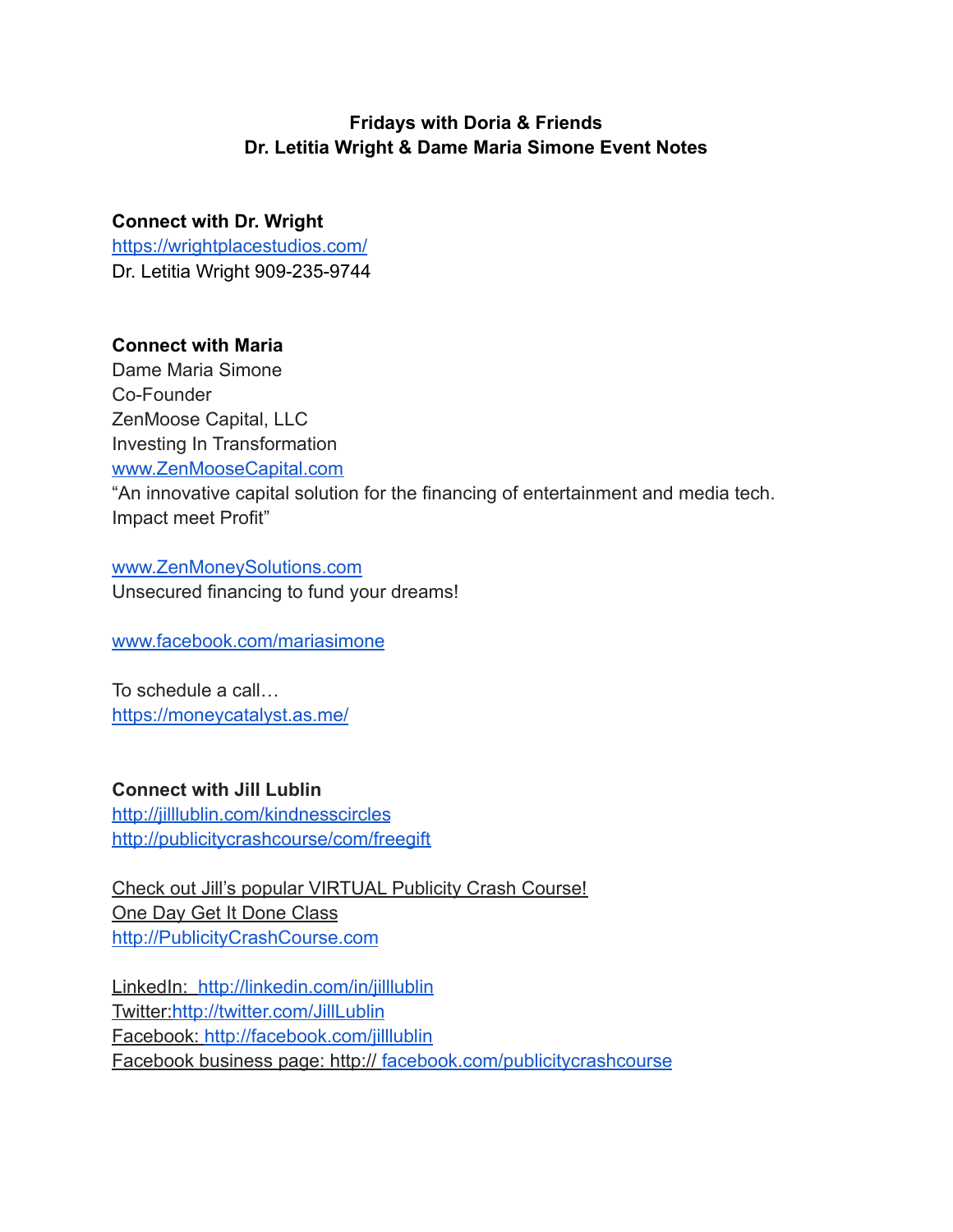**Publicity** 

- Maria shared about the work she is doing with her upcoming television show that is shining a spotlight on charities.
- Make giving part of your business model and you will become a magnet for publicity and money.
- Whatever you are doing, make sure that you get plugged into peer review and acknowledgment.
- Take the time to submit to awards, peer reviews, accreditation because it validates your work for people.
- Even a nomination, celebrate that! You may not win but you have a window to celebrate when you are nominated.

The difference between PR and advertising

- Advertising is when you are actively speaking about your company and your services. People want you to pay them for that exposure.
- When you tell a story or give value and discretely talk about your business that is publicity
- When Maria did product launches, she would give to a charity in the community with a celebrity during the launch. Some of the benefits of doing this are:
	- They naturally got a lot of press
	- You don't pay for publicity
	- Everyone gets to know about your company
- Tell stories e.g., we are about to launch…, we hired a new team member, we are working with a local charity

Create a Press Kit

- You should have a press kit
- What problem are you solving?
- Stay relevant to what's happening in the world

When to put out press releases

- Put out a press release any time you have an event, product launch, new team members
- Being in the media will start creating history for your company you can put it on your website, your social media
- The media content will also be searchable
- Whatever is trending in the media and in your industry, you should use those words in those headlines of your press releases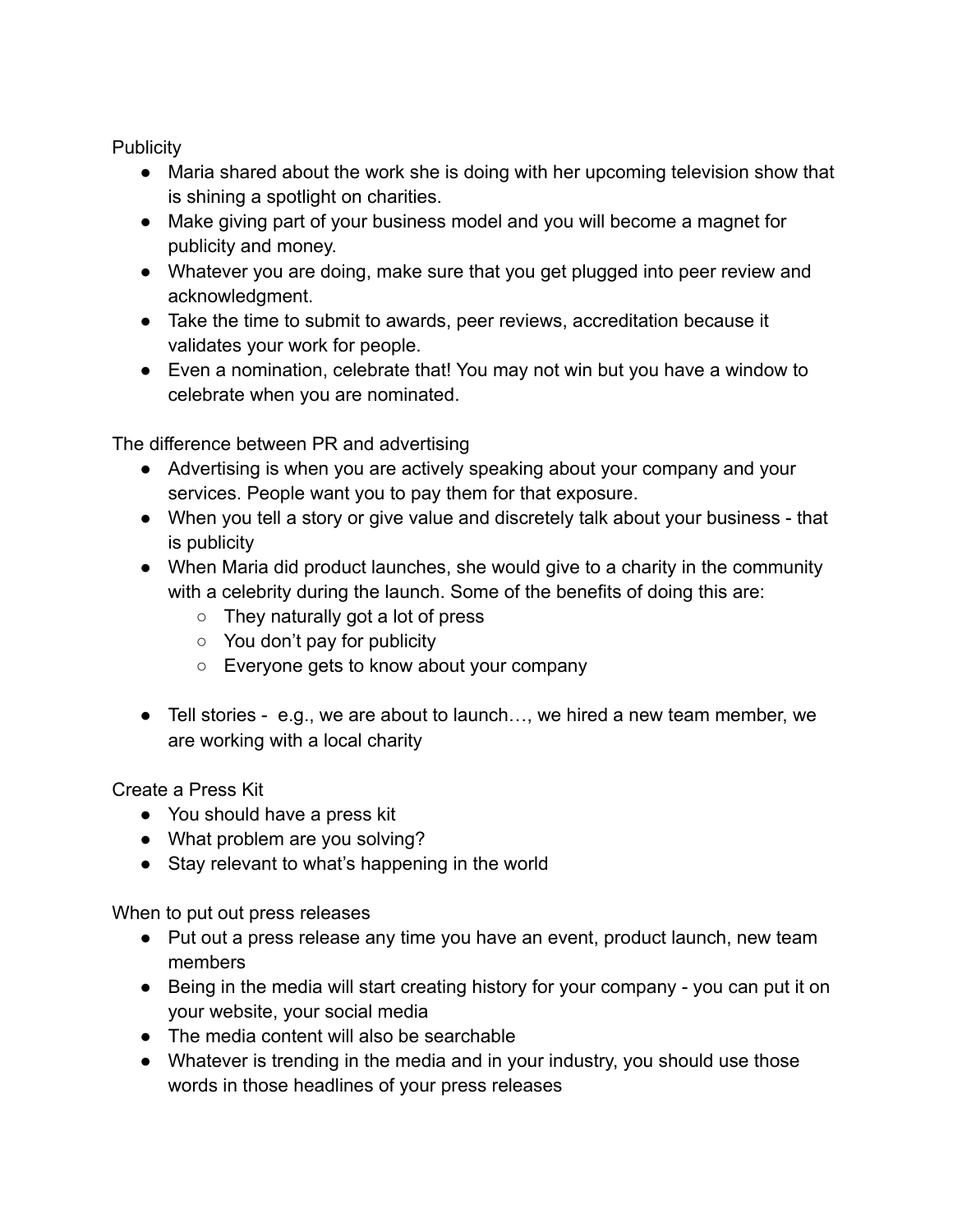● Write articles and blogs as well with hot topics

How to Manage Bad Publicity

- Don't let people put you in false frames when someone writes something negative, know that it isn't the whole story.
- Counter it by making sure you have good things coming up.
- Maria had an experience where someone stole money from her company. Even though they were the victims there was fallout for their company and it was a very difficult situation. They dealt with it by being transparent and making it part of their story of overcoming challenges and their commitment to their work to persist.
- Make it part of the story if you can, clean up what you can, do things to counteract the negative press - put out press releases, respond to the review.
- When they give a negative review, write a response to it and focus on getting a lot of good reviews.
- Without a need, there is no solution, without a solution, there is no sale.
- If you are in business and moving forward, something will happen to you. It's how you react to it that matters!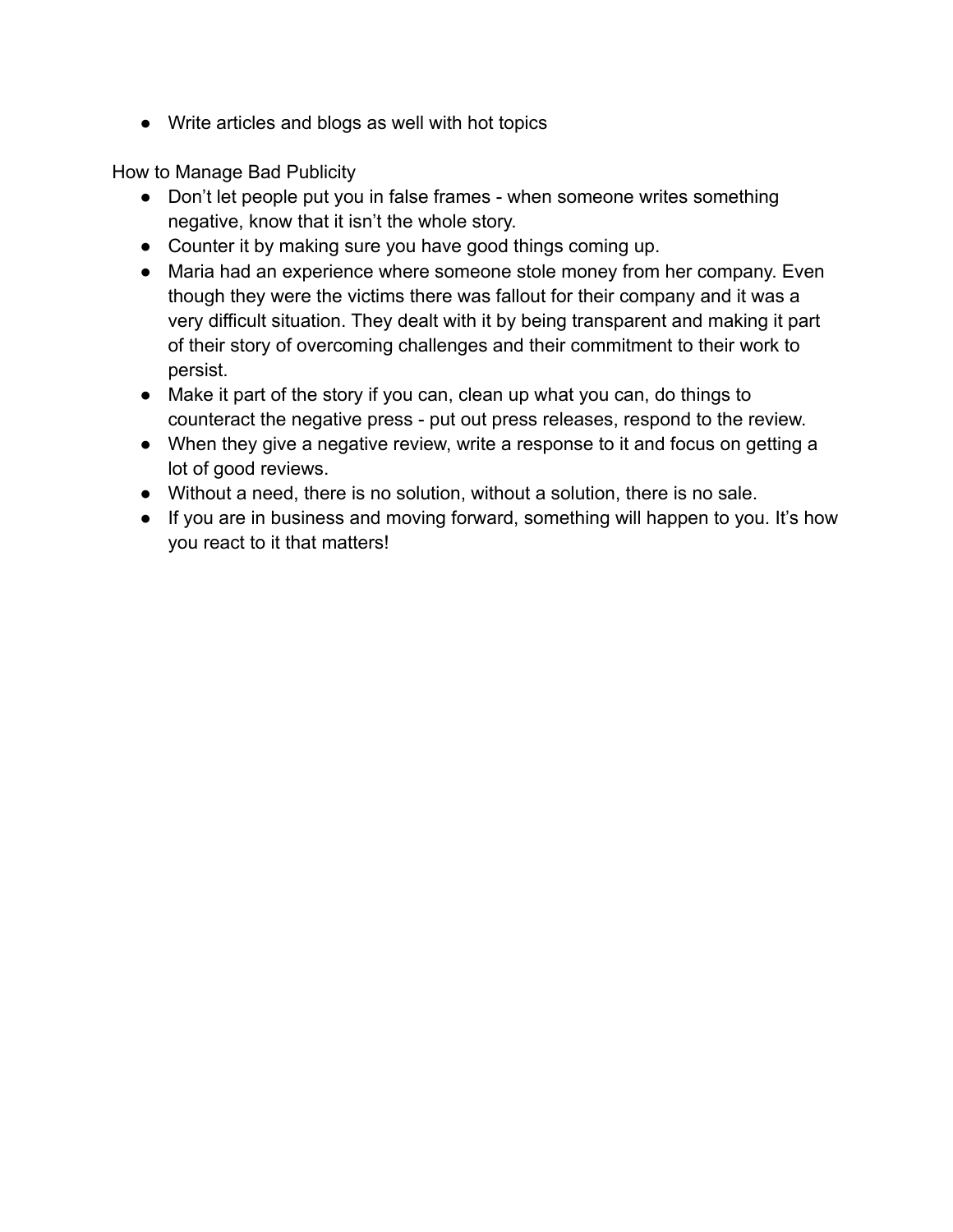#### **Chat Notes**

01:01:10 Barbie Layton: Hi everybody from California! 01:02:18 Barbie Layton: Hi Connie! Love the hair! 01:03:28 Connie Benjamin: Thank you so much! So great to see you here! 01:03:53 Dr. Cherie Clark. Troy, NY: Looking good, Connie! 01:05:15 Connie Benjamin: Hi Cherie! Thank you so much! It is so wonderful to see you here! 01:05:23 Barbie Layton: Great topic, Tom! 01:09:47 Nshala Verte: Greeting from Ontario, Canada. Apologies for no camera right now, multi tasking too and don't want to be distracting. 01:10:19 Pat Porter: Good Day from Saskatchewan Canada 01:10:23 Uday Kumar - India: Good Morning from India 01:11:25 Yuji Shimada JPN:Good day from JPN .Long time no contact!Yuji Shimada, Hamamatsu JAPAN 01:11:43 Barbie Layton: Yes! Doria creates beautiful intimacy in her writings! Interconnectedness is a fantastic thing!  $\mathbf{Q}$ 01:11:43 Uday Kumar - India: Wow - Celebrate Contribution ✨ 01:11:50 Connie Benjamin: Who here is new to Fridays with Doria & Friends?  $01:12:29$  Uday Kumar - India: Thank you Michael 01:13:38 Rochelle Arjmand:I'm new. Hello everybody! 01:13:55 Connie Benjamin: Hello Rochelle! It is wonderful to have you with us!  $01:13:57$  Barbie Layton: This is my second time, Connie. 01:14:02 Michael Post - Ig @samadhiseaofwisdom: You are very welcome Uday! Love You All as I Love the All that I AM that We are! <3 01:14:13 Connie Benjamin: Cherie you are amazing! 01:15:32 Dawna Tully: Thank you Connie! 01:15:50 Connie Benjamin: So great to see you Dawna! 01:15:55 Lanai Cecile: Thank You, THANK YOU ALWAYS CONNIE 01:16:10 Connie Benjamin: Thank you so much Lanai! It is so great to see you here! 01:16:26 Amb. Lawrence Chinedu okechukwu: Beautiful day to everyone in the house, nice to be part of this family, keep winning all, celebration on! 01:20:12 Rochelle Arjmand:sounds so inspiring, celebration of life @Paul Valach 01:20:48 Barbie Layton: Can we send her some healing light? 01:21:59 Connie Benjamin: Yes absolutely! Thank you for that Barbie! 01:22:22 Michael Post - Ig @samadhiseaofwisdom: Blessings to Jill. <3 01:22:46 Connie Benjamin: Connect with Dr. Wright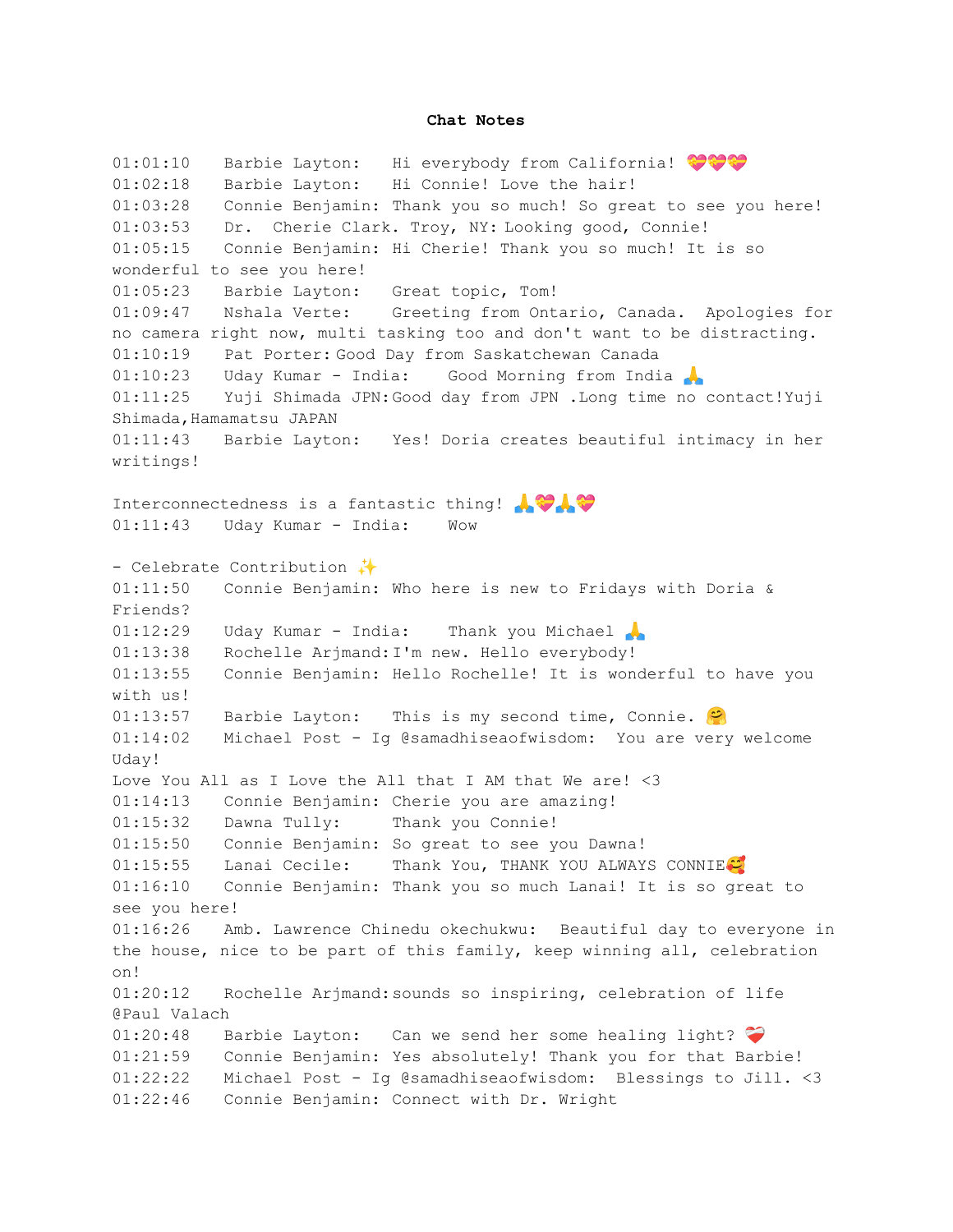```
https://wrightplacestudios.com/
Dr. Letitia Wright 909-235-9744
01:24:01 Connie Benjamin: That is amazing!
01:25:20 Barbie Layton: Yes!! That is fantastic!!!
01:25:57 Barbie Layton: Yes!!! "Use your business as a force for
good" …… 
01:26:42 Barbie Layton: \bullet\bullet so inspiring!
01:27:06 Barbie Layton: Yes, a magnet for manifestation for your
show!
01:33:23 Uday Kumar - India:
https://www.linkedin.com/in/wwday-kumar-1336271b4
Uday from India.
Love to get connected with Social purpose.
01:34:39 Barbie Layton: That's amazing!!!
01:35:50 Rochelle Arjmand:This is wonderful, inspiring I'm a natural
connector and catalyst, and my antenna is going nuts! This is so amazing
01:37:46 Connie Benjamin: Connect with Maria
Dame Maria Simone
Co-Founder
ZenMoose Capital, LLC
Investing In Transformation
www.ZenMooseCapital.com
"An innovative capital solution for the financing of entertainment and
media tech.
Impact meet Profit"
www.ZenMoneySolutions.com
Unsecured financing to fund your dreams!
www.facebook.com/mariasimone
To schedule a call…
https://moneycatalyst.as.me/
01:37:48 Barbie Layton: I watch the news so I know where to send
healing light!
01:38:54 Connie Benjamin: https://unitedtinyhomes.com/
01:40:03    Paul Valach:    me *************
Paul Valach
PMV Productions
480-937-7220
paul@pmvproductions.com
I am Your International Social Media Valet
https://www.pmvproductions.com
------------------------
LinkedIN:
```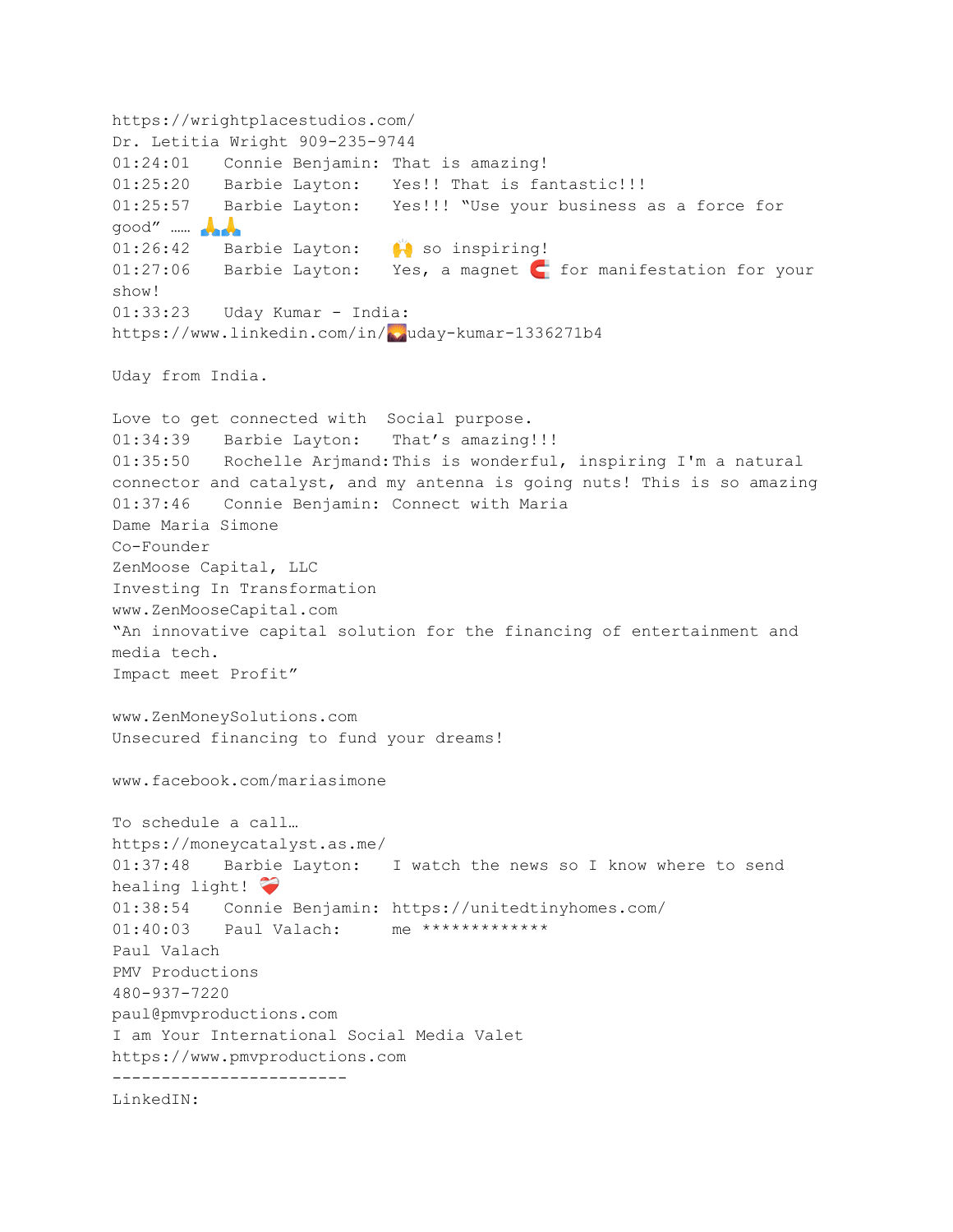https://www.linkedin.com/in/paulvalach/ ------------------------------------ Let's get your Google Business Page built and noticed! \$20.21! That's correct Twenty Dollars and 21 cents. BOOK IT HERE https://calendly.com/paul-valach/the-20-21-project ------------------------ Next Class: Paul's Weekly Top 1 How to Make it Go Tue Nov 16, 2021 2:00PM Arizona Sign up for classes/How To.. here https://us02web.zoom.us/meeting/register/tZEucuipqTIjHtSIe6shLPNRC7byMl5IK i0U ============ Instagram: https://www.instagram.com/pmvproductions/ https://www.instagram.com/paulvalach/ ----------------------- 01:40:41 Pat Porter: Patrice Porter, the Gardening Grandma, I bring the old time survival skill of gardening to the next generations. I'm the creator of "Got Dirt? Gardening for Kids" program, author of the book series "Bringing Out the Potential of Children" www.TheGardeningGrandma.com abundance4u@xplornet.ca https://www.linkedin.com/in/patriceporter/ 1-306-469-5741 01:41:13 Mary Scott: Mary Scott, consultant. Business Riff Mary.scott@makebelievetv.com 917-628-6322 https://www.linkedin.com/in/mary-scott-stl/ Business Concierge Services Find out more and book a call and/or consult at http://BusinessRiff.com \*\*\*\*\*\*\*\*\*\*\*\*\*\*\*\*\*\*\*\*\*\*\*\*\*\*\*\*\*\*\*\*\*\*\*\*\*\*\*\*\*\*\*\*\*\* More virtual networking at Https://maryscott.info 01:42:31 Adzfar 'Ed' | iDigital.my | @ad27ar: Hi all, Great sharing & insights as ever! Adzfar Aziz here, but feel free to call me Ed for Engage Digitally! ;) Money & You + Creating Wealth graduate from Malaysia. Feel free to connect and engage with me here: https://magic.ly/ad27ar 01:42:41 Connie Benjamin: Access To Cash: The New Definition of Wealth… And It's Not What You Think It Is - is now available for only \$1.97 USD for a limited time!

Go to www.AccessToCashBook.com for the Amazon link and to read about the Bonus Gift:

Chapter 2 of the Money-Making Systems Manual –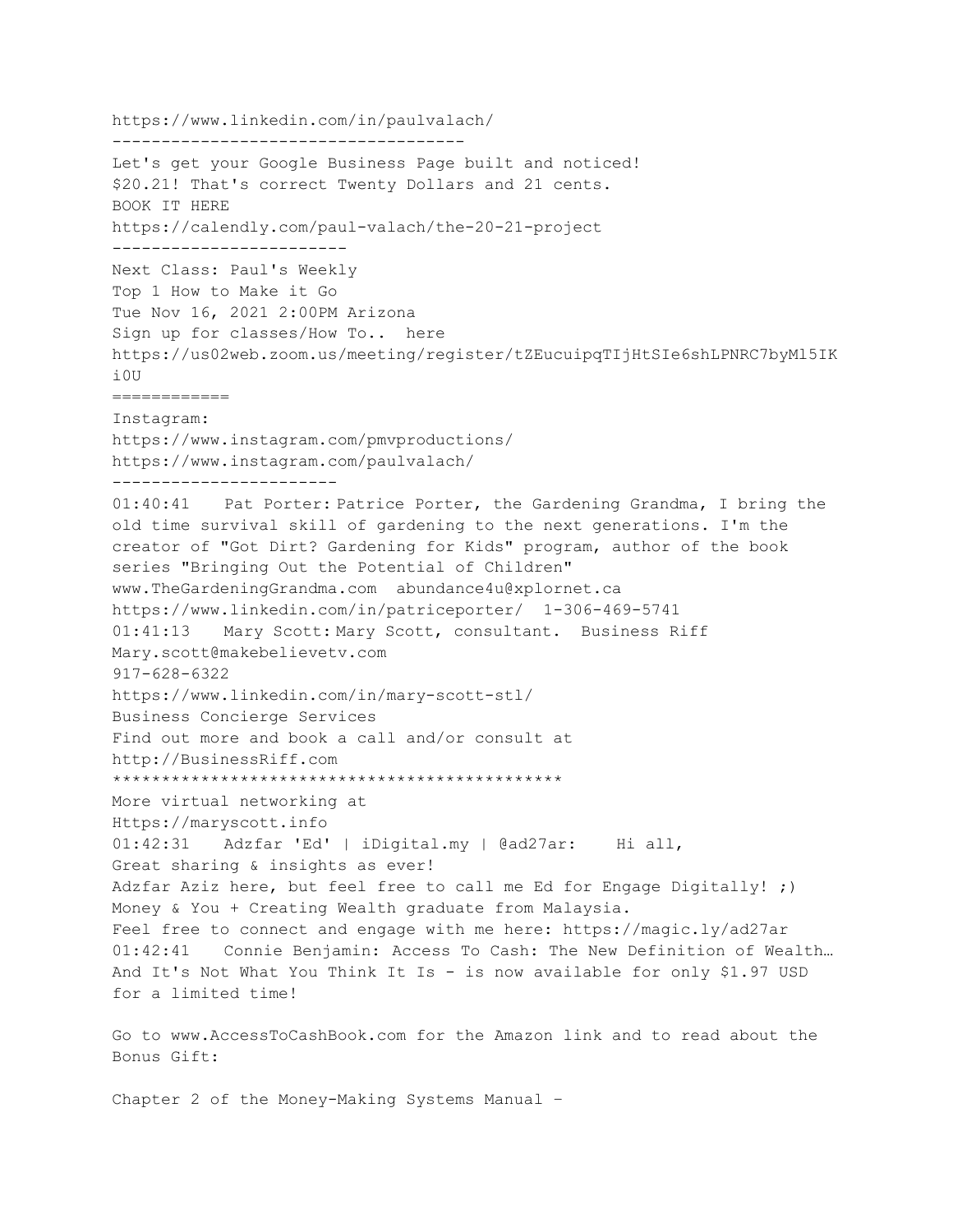20-Page Personal Productivity System 01:42:49 Connie Benjamin: Gifts to keep YOU going through the Global Paradigm Shift! A gift to support you in building your Economic Engine at https://moneyandyou.com - Excellerated Business Success Model - how to create, build and grow a socially-responsible organization. Experiential Exercise https://fridayswithdoria.com/recovery-magical-exercises/ Do the Recovery Magical Exercises to support you in clearing multi-generational financial decisions that have been activated during the pandemic or in life... These exercises have been done by some of the financial masters / experts / best selling authors that you see everywhere... 01:43:05 Dorina Lanza: Dorina Lansa, Trusted Advisor to the Elite Entrepreneur Dorina@CircleOfEliteEntrepreneurs.com 1-617-633-0925 01:44:10 Connie Benjamin: This is INCREDIBLE GOLD!!! 01:44:20 Uday Kumar - India: https://www.linkedin.com/in/pouday-kumar-1336271b4 Uday from India. Love to get connected with Social purpose. +91-89040 40295 01:44:24 Tom Chesser: https://riseupmedia-marketing.vcardinfo.com/ 01:44:57 Barbie Layton: Barbie Layton on The Best You TV "You Are Amazing" channel Www.youareamazingtv.com Co-founder of The Infinity Life 8 week live core wound healing course https://theinfinity.life/?ref=4 I will be featured on the fabulous Rhonda Swan's show on December 1st and will be in her second edition of her compilation book "Women Gone Wild : the feminine guide to fearless living" coming out in March 2022 Speaking on stage at the event Doria will be speaking at in Miami "The Love Event" www.theloveevent.com February 4-6, 2022 So many amazing things happening in the world ! 01:45:36 Lanai Cecile: Bought it last week..WONDERFULA 01:46:09 Barbie Layton: Yes! Doria's book "Access to Cash" is fantastic!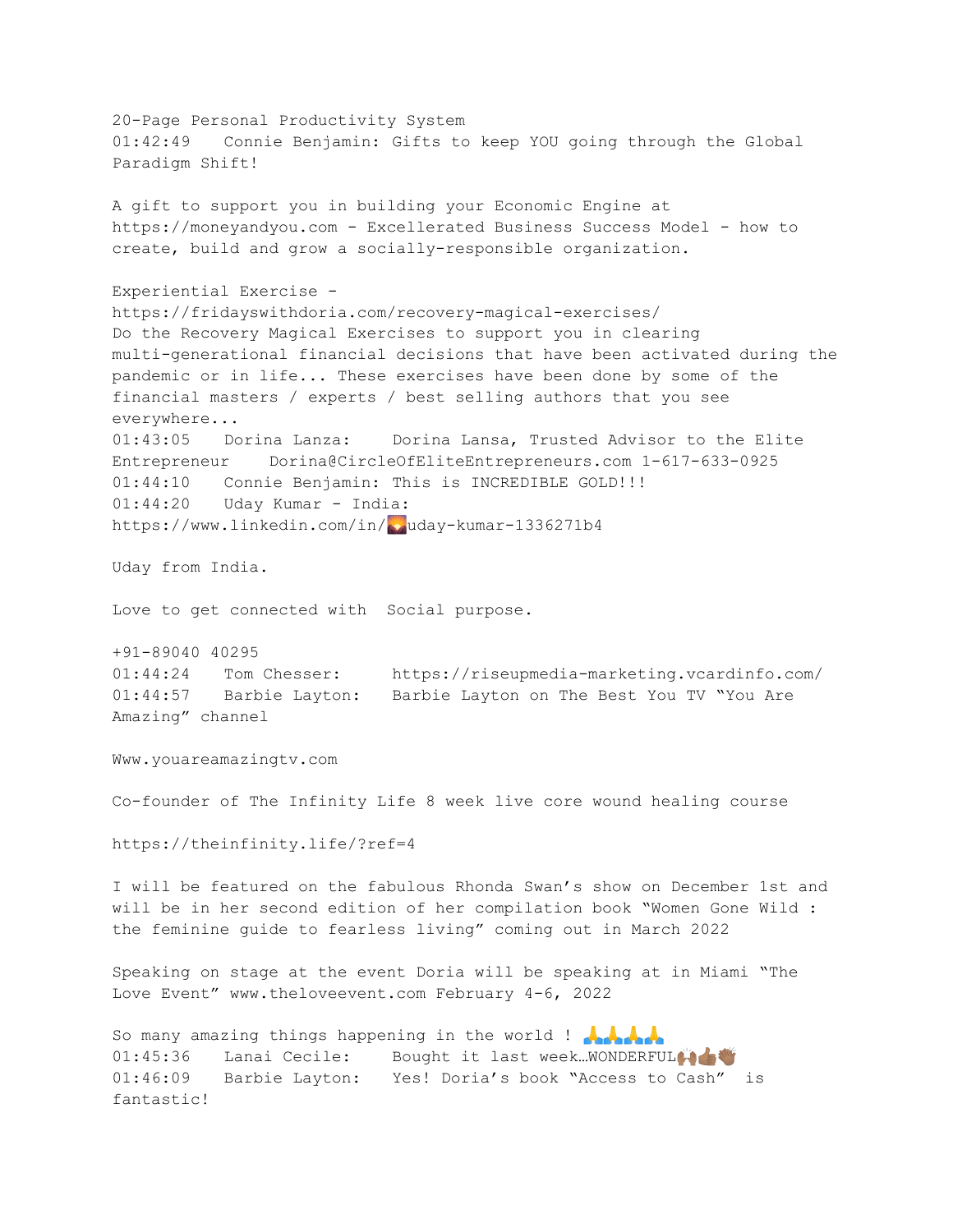01:47:04 Amb. Lawrence Chinedu okechukwu: Am open to business and relationship, lets connect:https://www.linkedin.com/in/lawrence-chinedu-13189b1b4 01:47:23 Barbie Layton: Soooo much goodness!  $\mathbf{\hat{X}} \mathbf{\hat{X}} \mathbf{\hat{X}} \mathbf{\hat{X}}$ 01:47:25 Rochelle Arjmand:Rochelle Arjmand natural connector/catalyst bringing people together to make things happen, projects that have positive impact on people and the environment. www.catalyticconnections.com 224-288-0718 rochelle@catalyticconnections.com 01:47:26 Tom Chesser: https://businessinnovatorsmagazine.com/the-book-access-to-cash-by-dame-dor ia-dc-cordova-became-a-best-seller-on-amazon-in-10-categories-and-still-co unting-in-less-than-12-hours/ 01:47:40 Connie Benjamin: Access To Cash: The New Definition of Wealth… And It's Not What You Think It Is - is now available for only \$1.97 USD for a limited time! Go to www.AccessToCashBook.com for the Amazon link and to read about the Bonus Gift: Chapter 2 of the Money-Making Systems Manual – 20-Page Personal Productivity System 01:47:49 Connie Benjamin: Gifts to keep YOU going through the Global Paradigm Shift! A gift to support you in building your Economic Engine at https://moneyandyou.com - Excellerated Business Success Model - how to create, build and grow a socially-responsible organization. Experiential Exercise https://fridayswithdoria.com/recovery-magical-exercises/ Do the Recovery Magical Exercises to support you in clearing multi-generational financial decisions that have been activated during the pandemic or in life... These exercises have been done by some of the financial masters / experts / best selling authors that you see everywhere... 01:47:57 Connie Benjamin: https://www.leverageto.cash – only \$67. In this easy-to-follow Online Course, you will learn distinctions for leveraging your time, money, resources, networks… your energy! Doria shares distinctions to be more productive which will support you in staying focused on more income-generating activities. You will learn how to separate out the activities you are doing that generate CASH and focus on them. Finally, you will learn the ultimate lesson in LEVERAGE which is

to move your business past yourself.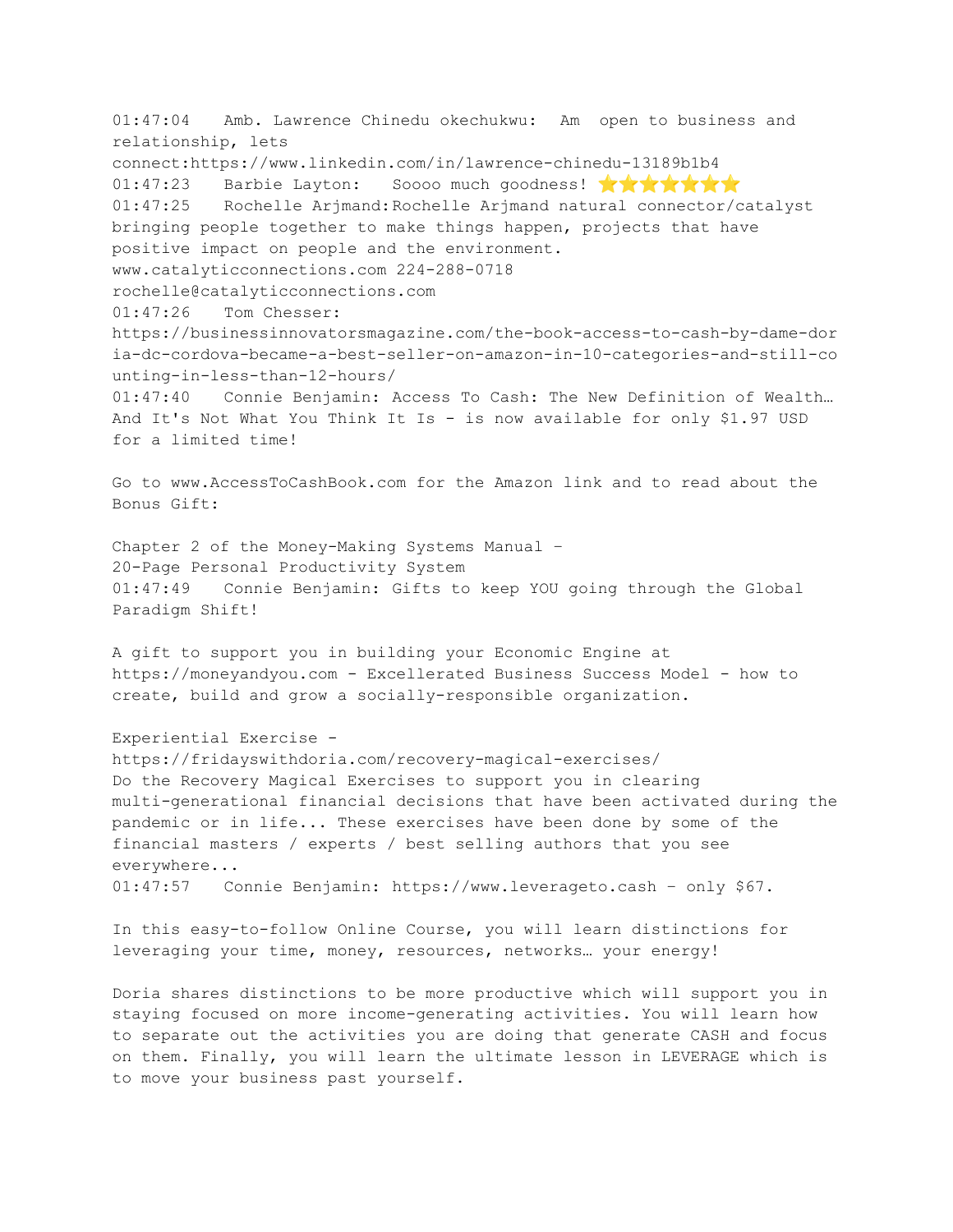01:48:07 Connie Benjamin: https://MoneyandYou.com will be back live in San Diego again: April 6 - 9 –

Doria has an awesome Affiliate program – another Income Generating Activity or to create being in the event, please contact her: info@moneyandyou.com or text her office: 1 619 224 8880 - thank YOU. Would love you there!

Always looking for JV partners to collaborate -- to support us all in expanding our global markets.

Next Fridays With Doria: HO'OPONOPONO PRAYER BY ZOOM & CLUBHOUSE get link at: https://FridaysWithDoria.com - 9 am California next Friday to include our East Coast - European / African friends / network! 01:48:23 Connie Benjamin: https://TopTalentJV.com/ Three 1/2 days of Masterminding with experts / masters / professionals / entrepreneurs -- YOU! Awesome environment to create business relationships - Joint Ventures - March 7 - 9 (8 am - 2 pm PST).

01:48:33 Connie Benjamin: Support this beautiful project to empower the Homeless that is being led by Dr. Letitia Wright (Crowdfunding expert) http://www.adoptahomeless.org - please connect with her for this loving project - http://www.wrightplacetv.com 909 235 9744 drletitia@wrightplacetv.com

01:49:05 Barbie Layton: **[1616161616161616161616161616161** 01:50:16 Connie Benjamin: Support this beautiful project to empower the Homeless that is being led by Dr. Letitia Wright (Crowdfunding expert) http://www.adoptahomeless.org - please connect with her for this loving project - http://www.wrightplacetv.com 909 235 9744 drletitia@wrightplacetv.com

01:50:29 Connie Benjamin: Access To Cash: The New Definition of Wealth… And It's Not What You Think It Is - is now available for only \$1.97 USD for a limited time!

Go to www.AccessToCashBook.com for the Amazon link and to read about the Bonus Gift:

Chapter 2 of the Money-Making Systems Manual – 20-Page Personal Productivity System 01:53:29 Rochelle Arjmand:inspired, that it is now part of the story/ wow 01:54:55 Rochelle Arjmand:Rochelle Arjmand natural connector/catalyst bringing people together to make things happen, projects that have positive impact on people and the environment. www.catalyticconnections.com 224-288-0718 rochelle@catalyticconnections.com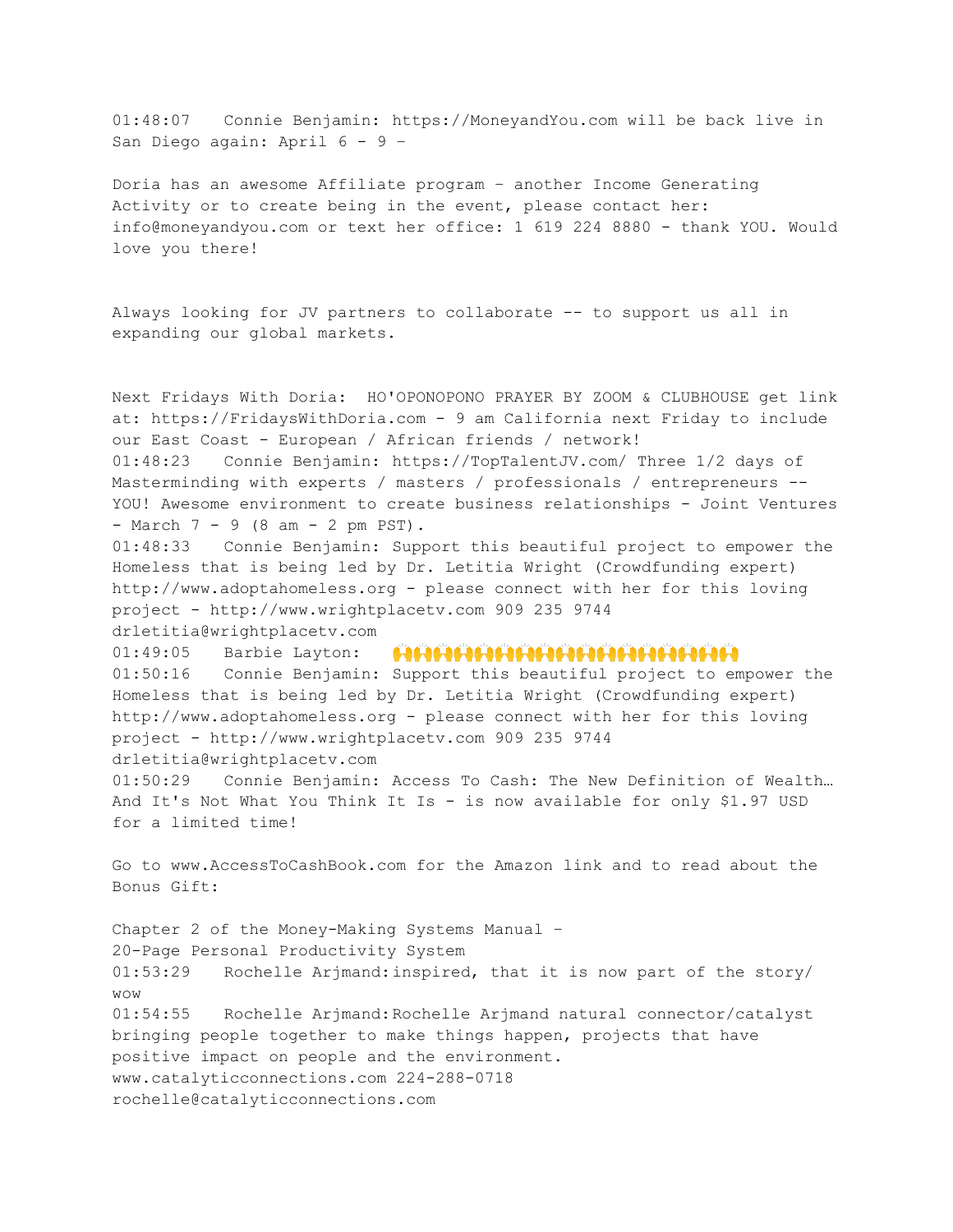01:55:11 Al Chan: www.linkedin.com/in/al-chan-talent-scout-23ba891b1 01:55:33 Al Chan: Al Chan from KL-Malaysia 01:57:17 Rochelle Arjmand:@Tom Chesser, so interesting 01:57:56 Barbie Layton: JB Owen blew my mind last week when she said that we need to stop "Ambition shaming" that hold others back…..we all need to shine as brightly as possible to make the world a better place! ش شاهد 01:59:09 Rochelle Arjmand:@Barbie Layton, that's beautiful 01:59:47 Barbie Layton: @rochelle 01:59:48 Michael Post - Ig @samadhiseaofwisdom: Heart-Preneur! <3 YES!!! 02:00:28 Mary Scott: Subscribe to a real newspaper 02:00:50 Adzfar 'Ed' | iDigital.my | @ad27ar: https://www.linkedin.com/posts/ad27ar\_leadership-in-the-digital-age-realit y-vs-activity-6718156047254622208-IrA6 - really well said Tom. I shared about this last year on topic of "Leadership in the Digital Age: Reality vs Perception? How trust is the new currency in the era of fake news and misinformation" 02:00:56 Barbie Layton: I had a business "friend" flake out on sponsorship she had promised for my TV channel and I asked God to find another way to satisfy it and I know it will manifest!  $\mathbf{A} \mathbf{A}$ 02:01:30 Rochelle Arjmand:power broker for the people who support humanitarian endeavors www.catalyticconnections.com 02:01:54 Michael Post - Ig @samadhiseaofwisdom: May I and Paul share something? 02:01:58 Connie Benjamin: Connect with Dr. Wright https://wrightplacestudios.com/ Dr. Letitia Wright 909-235-9744 Connect with Maria Dame Maria Simone Co-Founder ZenMoose Capital, LLC Investing In Transformation www.ZenMooseCapital.com "An innovative capital solution for the financing of entertainment and media tech. Impact meet Profit" www.ZenMoneySolutions.com Unsecured financing to fund your dreams!

www.facebook.com/mariasimone

To schedule a call… https://moneycatalyst.as.me/